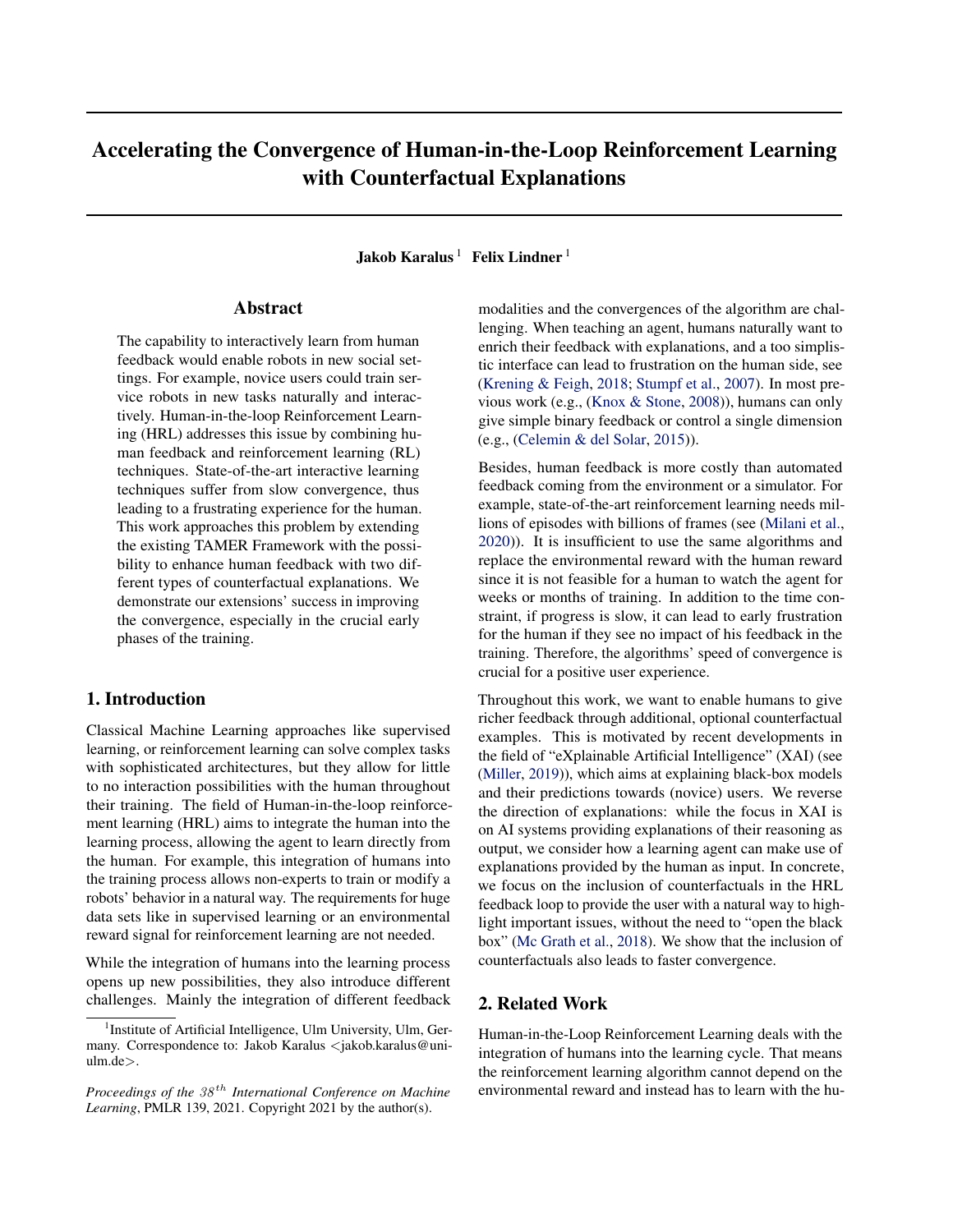man feedback. One of the first proposed frameworks is the TAMER framework [\(Knox & Stone,](#page-8-0) [2008\)](#page-8-0), which we use as a basis for our work. Most of the work done in the field of Human-in-the-Loop Reinforcement Learning (or Interactive Reinforcement Learning) focuses on creating more capable and more sophisticated frameworks and models. Throughout this work, we use the common extension DeepTAMER [\(Warnell et al.,](#page-8-0) [2018\)](#page-8-0), which enables the usage of Deep Neural Nets as a function approximator.Multiple extensions of TAMER tackle the problem of combining human feedback with environmental feedback. TAMER+RL [\(Knox &](#page-8-0) [Stone,](#page-8-0) [2010\)](#page-8-0) and continuous TAMER+RL [\(Knox & Stone,](#page-8-0) [2012\)](#page-8-0) both re-introduce the environmental reward and enable learning in setting from multiple feedback sources. A common trend is introducing reinforcement learning frameworks into TAMER: [Arakawa et al.](#page-7-0) [\(2018\)](#page-7-0) combine it with Deep-Q learning, and [Vien et al.](#page-8-0) [\(2012\)](#page-8-0) use an actor-critic setting to enable the usage in continuous-actions spaces. While all these approaches enable the usage of TAMER in additional types of environments, their basic capabilities essentially stay the same as vanilla TAMER.

In contrast to TAMER's reward-shaping approach, the second-most common HRL approach is policy-shaping [\(Griffith et al.,](#page-7-0) [2013\)](#page-7-0). Policy-shaping uses the feedback directly as labels for the corresponding policy instead of interpreting it as a reward signal. [Guan et al.](#page-7-0) [\(2020\)](#page-7-0) integrate human explanation into the HRL by using saliency-based attention annotation combined with Deep Convolutions Networks. This method showed that the inclusion of explanations in HRL could lead to better performance. However, this method can only be applied in specific cases due to Saliency Maps and Deep Neural Nets (solving vision problems with Convolution Neural Nets). In contrast, our current proposed solution is mostly independent of the input shape and the approximator's chosen architecture. Additionally, their work requires an environmental reward, while traditional TAMER and our extensions work purely on human feedback.

[Lu et al.](#page-8-0) [\(2020\)](#page-8-0) has shown that an integration of counterfactuals in traditional reinforcement learning (without human feedback) can be beneficial to the label efficiency. They use Structural Causal Models (SCM) to generate counterfactuals for existing data points as a data augmentation technique. While they showed that this approach could enable the usage in low-sample areas like healthcare, their reliance on modelbased RL and SCM is a constraint since both approaches require additional and careful development efforts.

There has been extensive work on the generation of explanations, especially for counterfactuals. However, most of the work is centered around explaining a black box towards a human. [Smith & Ramamoorthy](#page-8-0) [\(2020\)](#page-8-0) have shown that dynamically generating counterfactuals and including them in

the training process increases their image-based robotic control tasks' robustness. They train a GAN-inspired network to generate and discriminate between real and generated images. The generator is then used on a regressor for a model predictive control task, which leads to an increase in robustness to unseen obstacles. Their work shows the impact counterfactuals can have on the quality of regressors, and the increased robustness shows promise for more dynamic tasks like reinforcement learning. Other work successfully used counterfactuals in partial observable settings to increase the learning speed, and robustness of their reinforcement learning approaches [\(Jin et al.,](#page-7-0) [2018;](#page-7-0) [Buesing](#page-7-0) [et al.,](#page-7-0) [2019\)](#page-7-0). [Foerster et al.](#page-7-0) [\(2018\)](#page-7-0) use a counterfactual loss in a multi-agent reinforcement setting to increase their performance. [Menglin et al.](#page-8-0) [\(2020\)](#page-8-0) use counterfactual experiences to solve inefficiencies with exploration in the early stages of SARSA with counterfactuals.

The concept of counterfactuals has been included in different applications with success. With this work, we want to formulate a general method for the inclusion of counterfactuals in HRL.

# 3. Background and Methods

In this section, we explain the relevant background and highlight our extension of the existing method. First, we will explain TAMER, introduce counterfactuals, and investigate the convergence of TAMER from a reinforcement learning perspective. Afterwards we use this perspective as motivation to introduce counterfactuals in TAMER.

# 3.1. Human-in-the-Loop Reinforcement Learning

In a traditional Reinforcement Learning setting, the designer has to define an environmental reward, which the agent is trained on. Human-in-the-loop Reinforcement Learning (HRL, also sometimes referred to as "Interactive Reinforcement Learning") instead allows the agent to learn from human feedback directly and incrementally, even in environments where no other reward signal is available. A major difference of human feedback is the potential inconsistency and sub-optimality of the human feedback. Throughout the training, humans can give feedback at various stages, but the agent cannot depend on a fixed and reliable reward (unlike with the normal environmental reward). HRL is also advantageous in very complex environments where a specification of a solid reward function is hard, since even slight miss-specifications of the reward function can lead to unexpected side-effects in real use cases [\(Dulac-Arnold](#page-7-0) [et al.,](#page-7-0) [2019\)](#page-7-0).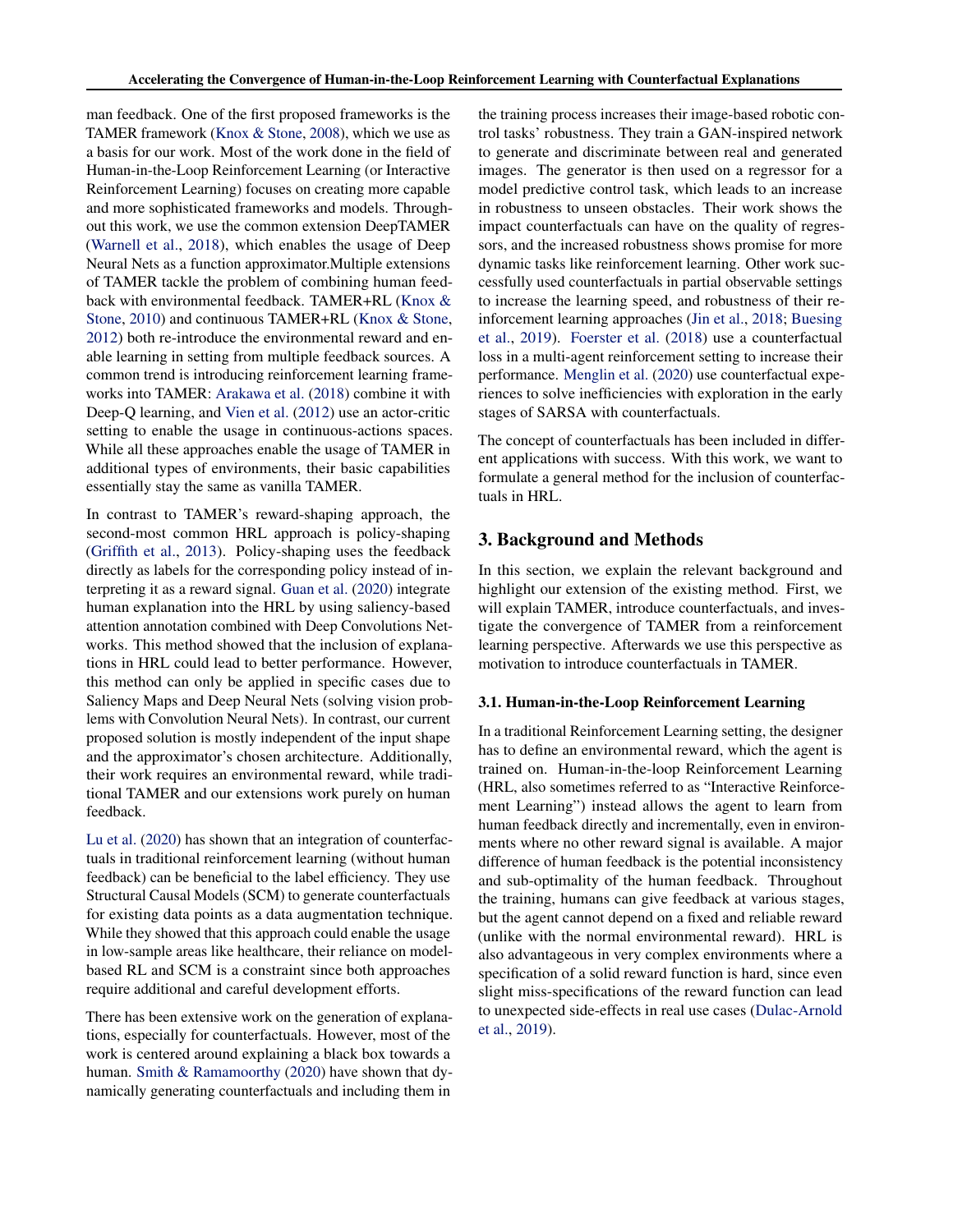#### <span id="page-2-0"></span>3.2. The TAMER Framework

Our work is based on the TAMER framework, first proposed by [Knox & Stone](#page-8-0) [\(2008\)](#page-8-0). TAMER is a framework for interactive learning from human feedback without environmental rewards. A TAMER instance is given by a set of states S, a set of actions A, and a set of possible human feedbacks  $R_h$ . The goal is to learn a policy  $\pi$  which maximizes the expected human reward  $H : S \times A \mapsto R_h$ . H is unknown to the agent and thus the agent has to rely on human feedback only. The human is given the opportunity to give positive or negative feedback to an observed action a performed in state s. Like in most work, we use a  $(-1, +1)$  range for the human feedback. This feedback is used to train the H function to approximate human reward for action  $a$  in state s. This learned function of the human reward is then used to greedily select actions with the highest expected human reward at each time-step, i.e.,  $argmax_a(H(s, a))$ . TAMER does not make use of any environmental reward, methodical exploration, or longer-term planning mechanism.

We use a DeepTAMER architecture throughout this work, which approximates the  $H$  function with a Deep Neural Network and is training through a simple replay buffer (see [\(Warnell et al.,](#page-8-0) [2018\)](#page-8-0)). We use two shared fully-connected layers with ReLU activation and, for each action, a separate, fully-connected head with a tanh activation. To train the network, we combine new feedback samples with old feedback from a replay buffer into a batch and perform a single update step with *ADAM* for each feedback batch.

# 3.3. Counterfactuals

Counterfactual explanations describe a causal connection between two possible events in the form: "If event B rather than A had happened, then outcome Y rather than X would have happened" [\(Byrne,](#page-7-0) [2019\)](#page-7-0). Counterfactuals thus refer to a *fact* that represents the event that actually has happened and caused some outcome, and to the *contrast*, which would have resulted in a different outcome (the *foil*) [\(Miller,](#page-8-0) [2019\)](#page-8-0). Extensive research has been performed on different methods for generating counterfactuals from trained models by finding realistic contrasts that are as close as possible to the fact but still provide a different outcome [\(Stepin et al.,](#page-8-0) [2021\)](#page-8-0).

In our work, we allow humans to state counterfactual explanations of negative feedback to an observed event  $\langle state, action \rangle$ . The counterfactuals can take the form "If  $a$  had been performed in state  $s'$  rather than in state  $s$ , then my feedback would be positive rather than negative" and "If action  $a'$  had been performed s rather than action  $a$ , then my feedback would have been positive rather than negative."

As multiple studies show [\(Markman et al.,](#page-8-0) [2008;](#page-8-0) [Rim &](#page-8-0) [Summerville,](#page-8-0) [2013\)](#page-8-0), it is easier for most people to envision a world "better-off" than a world "worse-off". Additionally, positively-directed counterfactuals are usually of higher quality [\(Byrne,](#page-7-0) [2019\)](#page-7-0). While we could enable counterfactual feedback for every reward, we limit the possibility for counterfactual feedback to the negative reward case. This allows the agent to learn how to get from a state with bad feedback into a state with good feedback.

## 3.4. The convergence of Reinforcement Learning algorithms

While most Reinforcement Learning algorithms converge, their speed is a critical factor. In Interactive Learning, this convergence speed is essential since humans are asked to give feedback to the learner. This is a tedious task we naturally want to minimize. An agent which learns too slow or shows no progress can limit the motivation of the human to give further feedback [\(Cakmak & Thomaz,](#page-7-0) [2010\)](#page-7-0). In reinforcement learning, the convergence difference between an expert policy  $\pi^*$  and a sub-optimal  $\pi$  can be described by the distance between the optimal distribution of visited states and the current distribution (also known as *performance difference lemma* due to [Kakade](#page-7-0) [\(2004\)](#page-7-0)):

$$
V^{\pi^*} - V^{\pi} = \sum_{s} \pi^*(s) \sum_{a} (\pi^*(a \mid s) - \pi(a \mid s)) Q^{\pi}(s, a)
$$
\n(1)

The optimal policy, is denoted by  $\pi^*$ ,  $\pi^*(s)$  is the visited state distribution of  $\pi^*$ , and  $\pi^*(a \mid s)$  the action distribution of the optimal policy. This indicates that there will always be a difference in performance, as long as there is a substantial difference in the visited states. While the original lemma was formulated for classical Q-learning, we apply the same concept to TAMER since its replacement of  $Q$  with  $H$  can be seen as identical in function and convergence. In a setting with a large state/action space, under a random policy  $\pi$ , the distribution of visited states will drastically differ from the expert distribution. This leads to a "chicken/egg" problem, where to learn quickly, an agent has to reach states similar to the states of the expert, but doing that is essentially the goal of learning.

To solve this problem, we use the previously introduced concept of counterfactuals. A positively-directed counterfactual comes directly from the expert distribution since it indicates which part of the current  $\langle state, action \rangle$  pair should have been different. This allows the agent to reduce the difference  $V^{\pi^*} - V^{\pi}$ , which leads to faster convergence. To experimentally test this hypothesis, we introduce two different types of positively-directed counterfactuals into the TAMER framework and confirm that their inclusions lead to a faster convergence rate. Besides, we expect that counterfactuals' impact on convergence should increase with the size of the state or action space since with increasing size, the agent has a lower chance of randomly selecting good states, but the counterfactual should still provide a "shortcut" to minimize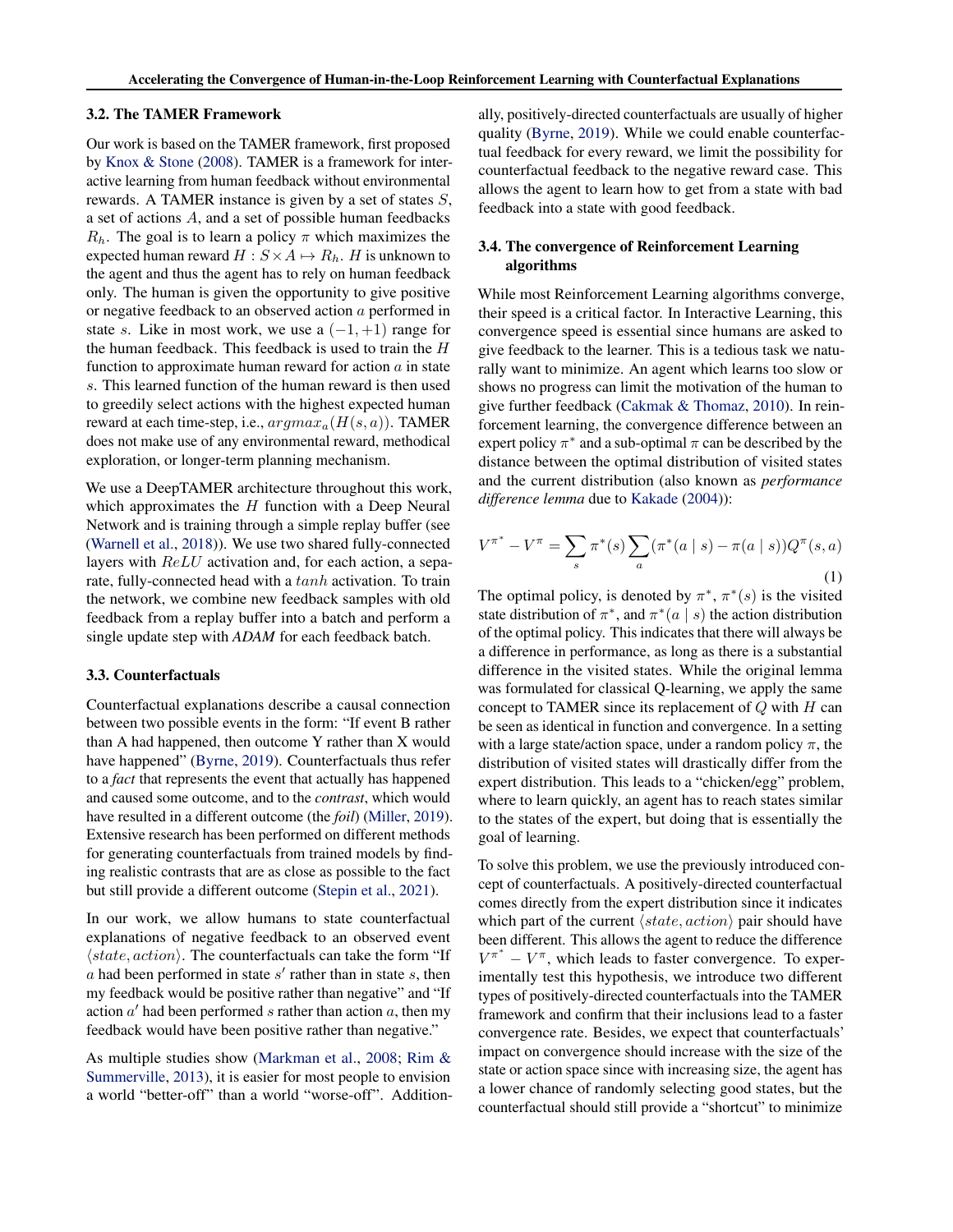

Figure 1. Left: Visualization of the Minigrid environment with the goal as a green square. Highlighted area indicates current viewpoint of the agent. Right: Verbalization of the various feedback mechanism in natural language.

the difference. Besides the above-discussed human reasons for "better-off" counterfactuals, the *performance difference* thus offers an additional viewpoint favoring our focus on positively-directed counterfactuals.

#### 3.5. Using counterfactuals in TAMER

To introduce positively-directed counterfactuals, we have to change the *fact* of our current  $\langle state, action \rangle$  pair, so that the new *contrast* would receive a positive reward. To achieve this *contrast*, we modify either the state or the action of our fact. We call the modified element *counterfactual state* or *counterfactual action*. A counterfactual state provides a state where the action would be a good solution gather feedback $(s, a) = (-1, \langle 1, s_c, a \rangle)$ . This could be understood as *"Action* a *would be good if you were in state* s<sup>c</sup> *instead of* s*"*.

In case of counterfactual actions,  $gather_{\mathcal{G}}\cdot get_{\mathcal{G}}\cdot get_{\mathcal{G}}(s, a) =$  $(-1, \langle 1, s, a_c \rangle)$  can be described in natural language with: "In state s, action  $a_c$  would be better than action  $a$ ". Both types of counterfactuals are exemplified in Fig. 1.

#### Algorithm 1 TAMER with Counterfactual Feedback

**Require:** H function approximator; total episodes  $N_e$ ; maximum number of steps per episode  $N_s$ for  $e = 1$  to  $N_e$  do for  $t = 1$  to  $N_s$  do  $s_t \leftarrow$  observe state  $f, \langle f_c, s_c, a_c \rangle \leftarrow$  gather feedback  $(s_{t-1}, a_{t-1})$ if  $(f < 0) \& f_c$  then update H with  $\langle f_c, s_c, a_c \rangle$ end if update H with  $\langle f, s_{t-1}, a_{t-1} \rangle$  $a_t \leftarrow \mathbf{H}(s_t)$ perform action  $a_t$ end for end for

To include these counterfactuals in TAMER, we extend the human feedback function to return an optional triple  $\langle f_c, s_c, a_c \rangle$ . This triple contains the counterfactual feedback  $f_c$ , which is in our case always 1 (since we only use positively-directed counterfactual). Either  $s_c$  and  $a_c$ contains a counterfactual version of the original input, depending on the types of counterfactual feedback introduced above. If the human feedback contains this triple, we use it as an additional update towards  $H$ , combined with the standard TAMER update  $\langle f, s, a \rangle$ . The full procedure with all steps is also described in Algorithm 1.

# 4. Evaluation

To evaluate the impact of counterfactuals on TAMER's convergence, we perform a series of training runs with different conditions. The basic evaluation will focus on the performance of TAMER and the previously introduced counterfactual additions. To achieve this, we train each agent for 250 episodes with different random seeds for the environment initialization and agent initialization. Throughout the training, we evaluate the agents' performance after an episode in 10 fixed evaluation runs. In further runs, we evaluate how our changes perform with better/worse feedback quality. To be able to test all these conditions, we use a simulated environment with synthetically generated human feedback.

We will use TAMER as the baseline throughout this evaluation, with our two proposed additions of counterfactuals states (TAMER+CFS) and counterfactual actions (TAMER+CFA). We want to show that our additions can improve the existing TAMER baseline.

#### 4.1. Environment Setup

The evaluation is run in multiple environments (Mountain-Car, LunarLander, Minigid), with different observation and action shapes. For most of the environment, we did not change any settings, except for the "Minigrid" environment [\(Chevalier-Boisvert et al.,](#page-7-0) [2018\)](#page-7-0), which we changed so that the goal position is random (instead of a static goal at the bottom-right corner.) For LunarLander and Minigrid we selected a DeepTAMER architecture, due to their more complex state/action space. For MountainCar a linear function with RBF-kernel is chosen (similar to the reference architecture in the original TAMER).

To evaluate the performance of the agent, we use an environmental reward as a measure of success in finding the goal. This reward is only used to evaluate the agent and is never seen or used in training. The agent fully learns from human feedback. In the following sections, we will refer to this reward for the evaluation of the algorithms. To track the learning progress we run after every episode an evaluation (without learning) in 10 different (fixed) seeds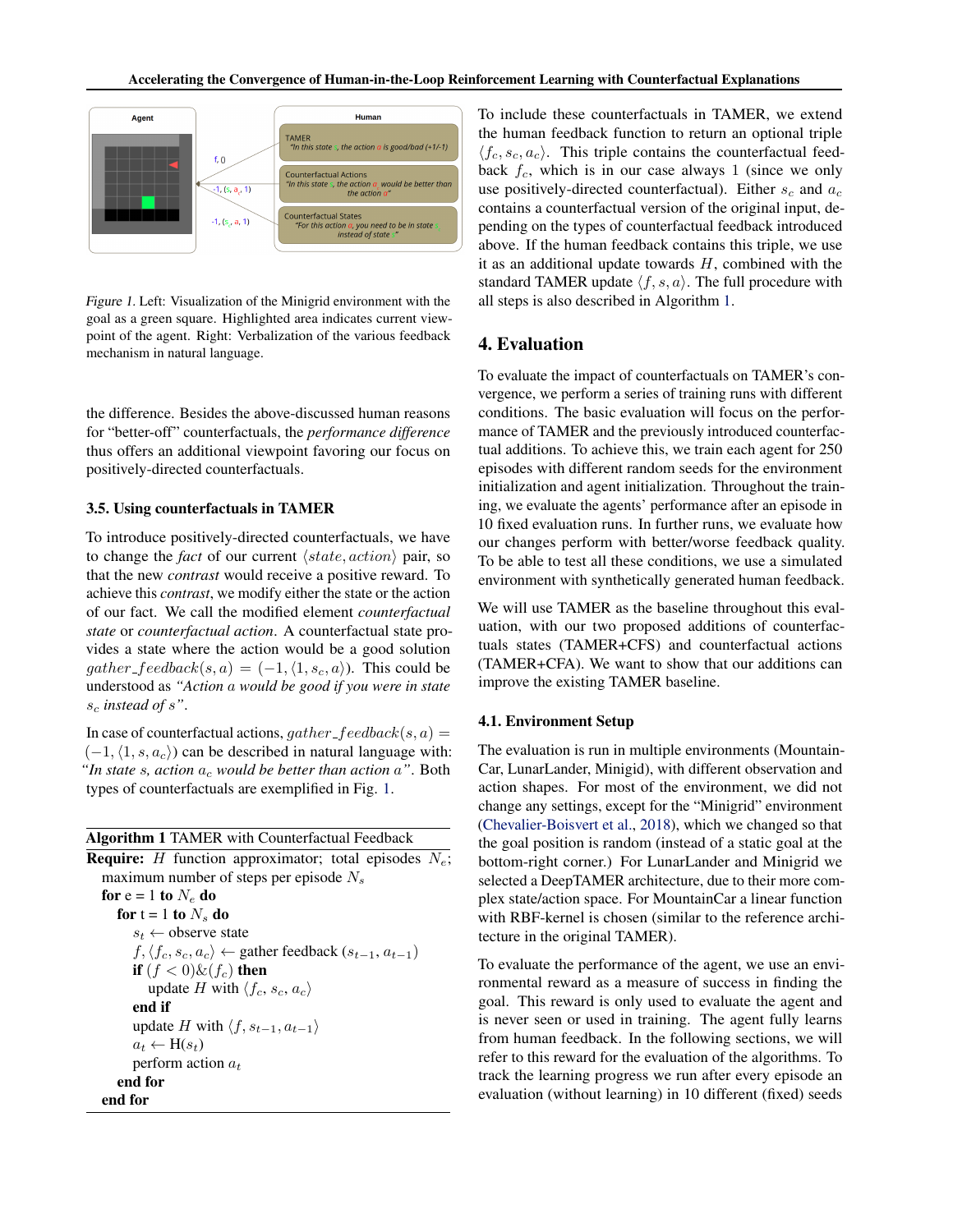<span id="page-4-0"></span>of the same environment. The total reward of each run is collected and then presented as a mean. This allows us to track the convergence of an agent throughout its training. Since the convergence of reinforcement learning algorithms can be highly unstable, we perform multiple training runs per algorithm/environment with different random seeds to initialize the agent and the environments. The presented rewards are then the means (from different seeds) of the mean evaluation rewards (10 in each seed). This allows us to provide confidence intervals for the rate of convergence. In the following, all reward numbers, therefore, represent this mean of evaluation means.

In the first step, we want to evaluate the global performance of each variant and show that all approaches converge towards the respective maximum reward and that our changes lead to a faster convergence, especially in the early episodes. Afterward, we will introduce changes in the feedback frequency and the optimality of the feedback to show that the improvement with counterfactual holds under different feedback conditions.

### 4.2. Human-Feedback Oracle

While Interactive Learning aims to incorporate human feedback into the training loop, it can be cumbersome to collect human feedback. Especially throughout development or when comparing methods, it is costly to collect extensive human feedback at scale. This cost can hinder the development and evaluation of these algorithms since evaluations are often performed with only a few humans, leading to false interpretations due to statistical randomness. Besides, the feedback of humans can have multiple problems. It can have a bias or could be inconsistent. While handling these challenges is an ongoing research question, in this work, we focus purely on the improvements of the feedback from a learning standpoint. Therefore we use a synthetic oracle to imitate human feedback. To achieve this, we trained an agent for the oracle with proximal policy optimization (PPO, [\(Schulman et al.,](#page-8-0) [2017\)](#page-8-0)) algorithm on every environment for sufficiently many steps to solve the tasks. We then use this policy to give dynamical calculate (counterfactual) feedback for the actual learning algorithm. To transform this learned policy into an actual feedback oracle we use algorithm 2. While the determination of the basic feedback is straightforward (compare the performed action  $a$  in state  $s$  with the preferred action a∗), the calculation of counterfactual feedback involves more steps. In the case of the counterfactual actions, we iterate through all possible actions for a given input  $\langle s, a \rangle$  and select the best actions  $a*$  as counterfactual action. Since the state space is usually much larger than the action space, we randomly sample states from a replay buffer s∗ with the constrain that action a would be considered optimal on that state. In either case the learning agent can use the original tuple  $\langle -1, s, a \rangle$  and the counterfactual

tuple,  $\langle +1, s, a' \rangle$  or  $\langle +1, s', a \rangle$ , to update the model. This provides us with a perfect feedback oracle.

Algorithm 2 Provide (counterfactual) feedback with a trained policy

**Require:** state s, action a, trained policy  $\pi$ \*, feedback rate  $fr$ , feedback optimality  $fo$ , if shouldProvideFeedback( $fr$ ) then if shouldProvideOptimalFeedback(fo) then preferred action =  $\pi*(s)$ else preferred action = random action end if if preferred action  $== a$  then return +1, (no counterfactuals) else if Counterfactual Actions then return -1, (+1, state, preferred action) end if if Counterfactual Actions then counterfactual state = sample from  $\pi$ <sup>\*</sup>'s replay buffer where preferred actions applies return -1, (+1, counterfactual state, action) end if end if end if

The handling of inconsistent and sub-optimal feedback is one of the major challenges in HRL. Our evaluation accounts for inconsistency and sub-optimality by introducing two hyper-parameters, "feedback frequency" and "optimality" in the oracle. With the first one, we control how often the oracle gives feedback towards the agent to archive inconsistent feedback. With the second parameter, we allow the oracle to give random feedback, which results in sub-optimal feedback. To achieve sub-optimal feedback, every time the oracle decided to give feedback, an additional draw is performed, which determines if the feedback is optional or not. In non-optimal feedback, the oracle chooses a random action (instead of evaluating with the optimal action/strategy) and bases the feedback on the randomly chosen action. (The exact implementation is shown in Algorithm 2.)

# 4.3. Results

As shown in Fig. [2,](#page-5-0) TAMER extended with counterfactuals leads to a faster convergence compared to the original TAMER. The main advantage is in the early stages of training, where convergence is significantly faster than for the original TAMER. In later stages of the training, the difference can shrink, and as expected, all variants (vanilla TAMER and our extensions) reach, with enough episodes,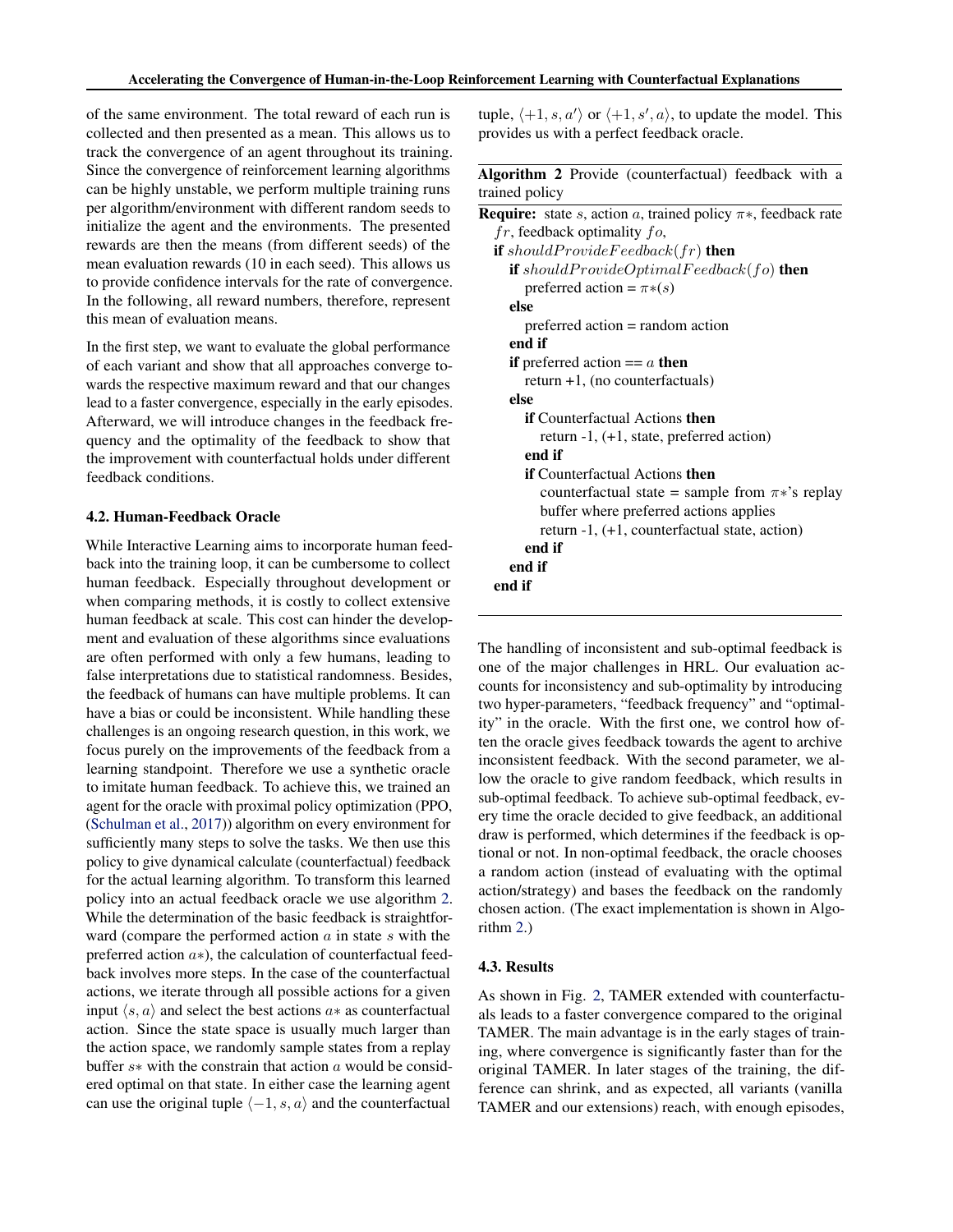<span id="page-5-0"></span>

Figure 2. Mean reward of each feedback method on the evaluation set throughout training. Bold line is the mean reward of random seeds (n=50), area is the 95% confidence interval.

the maximum reward plateau. The focus of our work is to enable richer feedback mechanisms, which should reduce the absolute number of feedback steps needed for solving the task.

To highlight the faster convergence, we measure the absolute performance of each variant at early episodes for each environment and show the absolute performance of each variant in Table [4.3](#page-4-0) (first section). While both counterfactual methods converge faster than vanilla TAMER, no clear ranking between the extensions can be drawn. While in the LunarLander environment the counterfactual states clearly perform better, it is the opposite in the minigrid environment, where counterfactual actions are more favorable.

Reduced feedback frequency. So far, all of the evaluations were performed with perfect feedback and a perfect feedback rate, which is not necessarily a realistic assumption for HRL. We investigate our extensions' impact on the convergence under more realistic conditions. To achieve this, we reduce the frequency in which the oracle gives feedback. This mimics one of the essential characteristics of HRL, namely that the feedback is not deterministic and can be inconsistent and sporadic [\(Cakmak & Thomaz,](#page-7-0) [2010\)](#page-7-0). To achieve this, we change the feedback frequency of our oracle (as shown in Algorithm [2,](#page-4-0) and evaluate our extension under this changed condition.

As shown in Table [4.3](#page-4-0) (sections 2 and 3), the results are that even with reduced feedback rates, the general pattern of an increase in convergence with the inclusion of counterfactuals is similar to the results with perfect rate. It can be noted that some environments suffer more from the reduced rate of feedback, as visible in the LunarLander environment where with a frequency of 0.5, the convergence is not that much impacted (compared to perfect feedback), but with a much lower rate of 0.1, the convergence drops drastically for the baseline and our extensions.

Sub-optimal feedback. Another important characteristic of human feedback is that it does not have to be optimal at every point in time. Next, we evaluate the convergence behavior for non-optimal feedback, which we can create with our synthetic oracle as shown in Algorithm [2.](#page-4-0)

The results show that our additions still work with lower optimality and outperform the baseline. Naturally, the convergence is slower with less optimal feedback since the "signal strength" is lower. It can be noted that for the minigrid environment, the results with a feedback optimality  $= 0.5$  (and frequency  $= 1.0$ ) are similar to those with a frequency of 0.5 (and optimality  $= 1.0$ ). In contrast to the LunarLander, lower quality feedback reduces performance much more than a lower feedback frequency. The hardest impact of the lower optimality can be seen in the MountainCar environment, where with an optimality of 0.5 counterfactual actions fail to converge (in a reasonable number of episodes).

#### 4.4. Discussion

Faster convergence. We extended TAMER to allow the human to give additional counterfactual feedback and evaluated our extension in various environments and conditions. As shown in the previous sections, the inclusion of counterfactuals increases the convergence in every condition, which means that the human feedback is handled more label efficient. This behavior confirms the expectation stated in section [3.4:](#page-2-0) In the early stages of training, a large difference between the agent and the expert (human) policy exists. Therefore, the introduction of a single example from the expert policy can have a large impact. In later stages of the training, when the difference shrinks, the impact of additional expert samples becomes lower. A limiting sideeffect of the convergences is that the agent sees less and less counterfactual in the learning process since we only give counterfactual feedback in negative cases.

Sub-optimal feedback. In cases where the feedback is suboptimal (which also makes the counterfactual feedback suboptimal), our extension still proves to increase the rate of convergence. In some smaller studies, we noticed that with counterfactual enriched feedback, the agent can converge in LunarLander and Minigrid with extremely sub-optimal feedback (feedback optimality  $< 0.1$ ). Further research could be done to actually determine acceptable lower bounds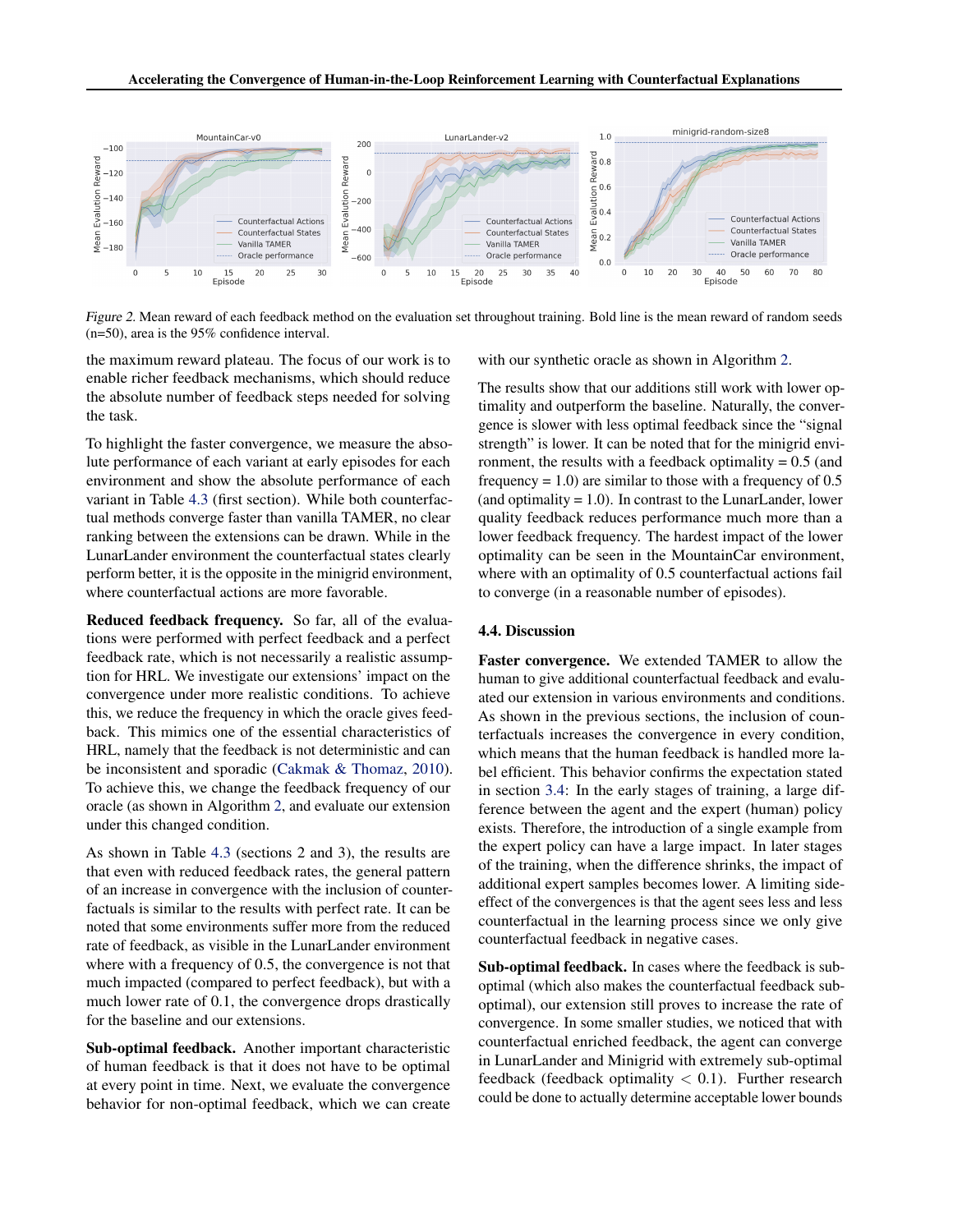|                                            | <b>ENVIRONMENT</b>                                                                                                   |                                                                                                                      |                                                                                                           |
|--------------------------------------------|----------------------------------------------------------------------------------------------------------------------|----------------------------------------------------------------------------------------------------------------------|-----------------------------------------------------------------------------------------------------------|
| <b>ALGORITHM</b>                           | <b>MOUNTAINCAR</b>                                                                                                   | LUNARLANDER                                                                                                          | MINIGRID                                                                                                  |
| <b>EPISODE</b>                             | 3<br>2<br>20<br>$\mathbf{1}$<br>.5<br>10                                                                             | $\overline{2}$<br>25<br>5<br>10<br>15<br>20                                                                          | 2<br>25<br>5<br>10<br>15<br>20                                                                            |
|                                            | FEEDBACK FREQUENCY=1.0; FEEDBACK OPTIMALITY=1.0                                                                      |                                                                                                                      |                                                                                                           |
| <b>TAMER</b>                               | $-149 - 146 - 146 - 149 - 127 - 109$                                                                                 | $-462 - 415 - 295 - 96 - 5$<br>32<br>32<br>$\overline{7}$                                                            | $0.08$ 0.15 0.18 0.26 0.4 0.51                                                                            |
| TAMER + CFA<br>TAMER + CFS                 | $-147 - 148 - 155 - 131 - 110 - 100$<br>$-144 - 141 - 135 - 123 - 108 - 101$                                         | $-491 - 294 - 108 - 19$<br>41 83 127 136<br>$-410 - 235$                                                             | $0.13$ 0.2 0.31 0.53 0.66 0.75<br>$0.10$ 0.17 0.29 0.41 0.52 0.61                                         |
|                                            | FEEDBACK FREQUENCY= $0.5$ ; FEEDBACK OPTIMALITY= $1.0$                                                               |                                                                                                                      |                                                                                                           |
| <b>TAMER</b><br>TAMER + CFA<br>TAMER + CFS | $-162 - 151 - 145 - 149 - 140 - 120$<br>$-149 - 146 - 148 - 150 - 128 - 104$<br>$-150 - 132 - 130 - 138 - 122 - 103$ | $-480 - 454 - 416 - 398 - 312 - 142$<br>$-444 - 372 - 217 - 78 - 21$ 28<br>$-429 - 333 - 207$ 17 134 118             | $0.06$ 0.10 0.14 0.21 0.24 0.2<br>$0.07$ 0.13 0.17 0.30 0.40 0.47<br>0.08 0.13 0.21 0.25 0.30 0.36        |
|                                            | FEEDBACK FREQUENCY=0.1; FEEDBACK OPTIMALITY=1.0                                                                      |                                                                                                                      |                                                                                                           |
| <b>TAMER</b><br>TAMER + CFA<br>TAMER + CFS | $-183 - 176 - 169 - 166 - 164 - 145$<br>$-178 - 164 - 171 - 164 - 148 - 142$<br>$-164 - 155 - 150 - 144 - 135 - 135$ | $-528 - 441 - 456 - 395 - 392 - 411$<br>$-568 - 470 - 425 - 381 - 372 - 395$<br>$-516 - 448 - 415 - 372 - 382 - 355$ | $0.02$ 0.04 0.05 0.06 0.07 0.10<br>0.04 0.04 0.03 0.08 0.11 0.15<br>$0.03$ 0.04 0.09 0.10 0.14 0.14       |
|                                            | FEEDBACK FREQUENCY=1.0; FEEDBACK OPTIMALITY=0.75                                                                     |                                                                                                                      |                                                                                                           |
| <b>TAMER</b><br>TAMER + CFA<br>TAMER + CFS | $-157 - 153 - 155 - 157 - 128 - 110$<br>$-178 - 175 - 152 - 132 - 122 - 129$<br>$-138 - 138 - 149 - 131 - 103 - 106$ | 29<br>$-434 - 439 - 325 - 124 - 33$<br>$-429 - 317$<br>35<br>61<br>$-86 - 17$<br>$-428 - 271$<br>-15 95 131 144      | 0.09 0.11 0.18 0.25 0.45 0.55<br>$0.12$ 0.24 0.38 0.48 0.62 0.73<br>$0.08$ 0.17 0.26 0.33 0.48 0.52       |
|                                            | FEEDBACK FREQUENCY=1.0; FEEDBACK OPTIMALITY=0.5                                                                      |                                                                                                                      |                                                                                                           |
| <b>TAMER</b><br>TAMER + CFA<br>TAMER + CFS | $-156 - 147 - 151 - 146 - 129 - 111$<br>$-190 - 189 - 182 - 180 - 179 - 179$<br>$-164 - 148 - 140 - 131 - 110 - 109$ | $-459 - 414 - 310 - 216 - 103 - 42$<br>$-398 - 316 - 138 - 55 - 29$<br>$-1$<br>37<br>$-516 - 304 - 81 - 12$ 23       | $0.04$ 0.11 0.18 0.20 034 0.40<br>$0.09$ 0.24 0.24 0.33 0.39 0.43<br><b>0.11</b> 0.17 0.19 0.17 0.19 0.30 |

Table 1. Mean reward at selected episodes. Bold number indicate highest reward for each environment/condition section.

for the quality of the human feedback. An open question is why the extensions are much more sensitive to sub-optimal feedback in the MountainCar environment. We suggest this behavior is linked with the different architectural choices for MountainCar since a linear function approximation with RBF-kernels (like in the original paper) is used. In contrast to the DeepTAMER architecture used in LunarLander and minigrid, these changes were necessary due to the more complex state space (and no reference usage in the original paper exists).

Counterfactual states vs. actions. Both extensions, counterfactual actions and counterfactual states, increase the rate of convergence, and no clear preference over one or the other can be made. While the construction of counterfactual actions are technically easier, and they provide more immediate useful feedback (since the agent already knows how to reach state  $s$ , it can use the counterfactual action  $a'$ the next time the agent reaches it), it is unclear why they do not outperform counterfactual states in the LunarLander environment. We suspect that the preference of one extension over the other could be determined from the size of the observation and action space, which could be investigated in future research. The creation of state-based counterfactual provides more options since, in most cases, the state space is much larger than the actions space. This means that in no

cases can the algorithm sample from a multitude of possible counterfactual states. Throughout this work, we only used a simplistic uniform sampling of states, but other more sophisticated sampling methods (for example, to sample state by similarity) might provide even better results. It is reasonable to assume that humans do not randomly create counterfactuals in the state space but with a more define pattern. We take it as future work to investigate how humans actually create counterfactuals in the state space.

Realistic oracles. With our implementation of a synthetic oracle, we took some first steps to make the synthetic oracle more realistic due to the randomness in feedback frequency and the reduced optimality of the feedback, but that is far from a perfect simulation of human feedback. While, in our opinion, this should be a focus for further studies, we believe that our reduced frequency and optimality are realistic enough to ensure that the results of our extensions will still hold in practice.

Handling of counterfactuals. While the results indicate that counterfactual feedback can speed up convergence, the integration of counterfactuals in the actual learning process could be further enhanced. Currently, counterfactuals are treated as additional samples without any special treatment towards other feedback samples. While this solution allows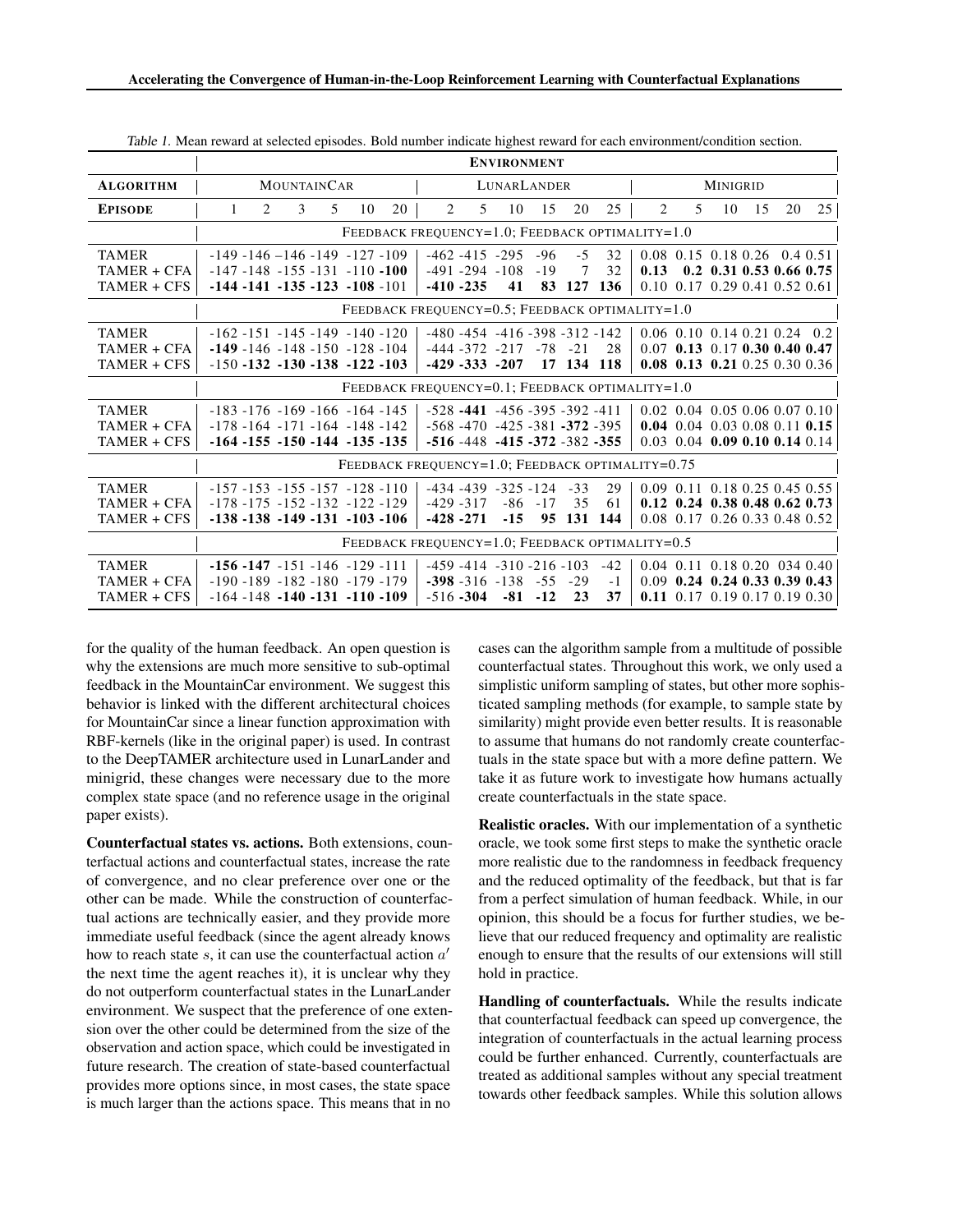<span id="page-7-0"></span>for flexibility and is compatible with other modifications towards TAMER, more specialized handling of counterfactual feedback like contrasting or auxiliary losses would most likely enhance convergence. The integration of GAN-based approaches and counterfactuals (e.g., [\(Smith & Ramamoor](#page-8-0)[thy,](#page-8-0) [2020\)](#page-8-0)) could be another possibility for future research.

Environment & architectural choices. Throughout this work, we selected a single architecture of the H-function (for each environment) for this benchmark and refrained from a broad ablation study. The different environments required minor changes to the configuration in the network's first or last layers, but we refrained from larger changes for the sake of simplicity. Still, the general results that the inclusion of counterfactuals can benefit convergence, especially in early phases, should be similar with different architectures. As explained in section [1,](#page-2-0) the introduction of samples from the expert distribution (as counterfactuals do) leads to faster convergence in general since the distance between the current distribution and an optimal distribution is reduced. We are confident that our findings should be transformable to even more environments and domains. However, both previous points about the architecture and the environment show the dire need for proven and reliable benchmark methods and environments in Human-in-the-loop Reinforcement Learning. This would allow a more comparable evaluation of new developments in the field.

# Conclusion

In this work, we have shown that the inclusion of counterfactual explanations in TAMER can significantly improve the speed of convergence. Both approaches, counterfactuals based on states and counterfactuals based around actions, show these improvements. This increase is evident in the early stages of the training, where counterfactuals can lead to large differences, while in later stages, the differences slowly phase out. Moreover, we performed multiple evaluations with environments and under realistic conditions. The experiments showed that our results hold in settings with realistic parameters. Since both extensions of TAMER (counterfactual states and counterfactual actions) outperform each other in some environments, no clear preference over one or the other can be made. Future work involves better handling of counterfactuals in the training's loop, and an empirical evaluation of real humans and their acceptance of the methods.

# References

Arakawa, R., Kobayashi, S., Unno, Y., Tsuboi, Y., and Maeda, S. DQN-TAMER: Human-in-the-loop reinforcement learning with intractable feedback. *ArXiv*, abs/1810.11748, 2018.

- Buesing, L., Weber, T., Zwols, Y., Heess, N., Racanière, S., Guez, A., and Lespiau, J. Woulda, coulda, shoulda: Counterfactually-guided policy search. In *7th International Conference on Learning Representations, ICLR 2019, New Orleans, LA, USA, May 6-9, 2019*, 2019.
- Byrne, R. M. Counterfactuals in explainable artificial intelligence (XAI): Evidence from human reasoning. In *IJCAI*, pp. 6276–6282, 2019.
- Cakmak, M. and Thomaz, A. L. Optimality of human teachers for robot learners. In *2010 IEEE 9th International Conference on Development and Learning*, pp. 64–69, 2010. doi: 10.1109/DEVLRN.2010.5578865.
- Celemin, C. and del Solar, J. R. COACH: Learning continuous actions from COrrective Advice Communicated by Humans. *2015 International Conference on Advanced Robotics (ICAR)*, pp. 581–586, 2015.
- Chevalier-Boisvert, M., Willems, L., and Pal, S. Minimalistic gridworld environment for openai gym. https://github.com/maximecb/gym-minigrid, 2018.
- Dulac-Arnold, G., Mankowitz, D., and Hester, T. Challenges of real-world reinforcement learning. In *Proceedings of the 36th International Conference on Machine Learning (ICML), Long Beach, California*, 2019.
- Foerster, J. N., Farquhar, G., Afouras, T., Nardelli, N., and Whiteson, S. Counterfactual multi-agent policy gradients. In *Proceedings of the Thirty-Second AAAI Conference on Artificial Intelligence, New Orleans, Louisiana, USA, February 2-7, 2018*, pp. 2974–2982. AAAI Press, 2018.
- Griffith, S., Subramanian, K., Scholz, J., Isbell, C. L., and Thomaz, A. L. Policy shaping: Integrating human feedback with reinforcement learning. In *Advances in Neural Information Processing Systems*, volume 26, pp. 2625– 2633. Curran Associates, Inc., 2013.
- Guan, L., Verma, M., and Kambhampati, S. Explanation augmented feedback in human-in-the-loop reinforcement learning. In *ICML Workshop on Human in the Loop Learning (HILL)*, 2020.
- Jin, P. H., Keutzer, K., and Levine, S. Regret minimization for partially observable deep reinforcement learning. In *Proceedings of the 35th International Conference on Machine Learning, ICML 2018, Stockholmsmassan, ¨ Stockholm, Sweden, July 10-15, 2018*, volume 80 of *Proceedings of Machine Learning Research*, pp. 2347–2356. PMLR, 2018.
- Kakade, S. M. *On the sample complexity of reinforcement learning.* PhD thesis, Gatsby Computational Neuroscience Unit, 2004.